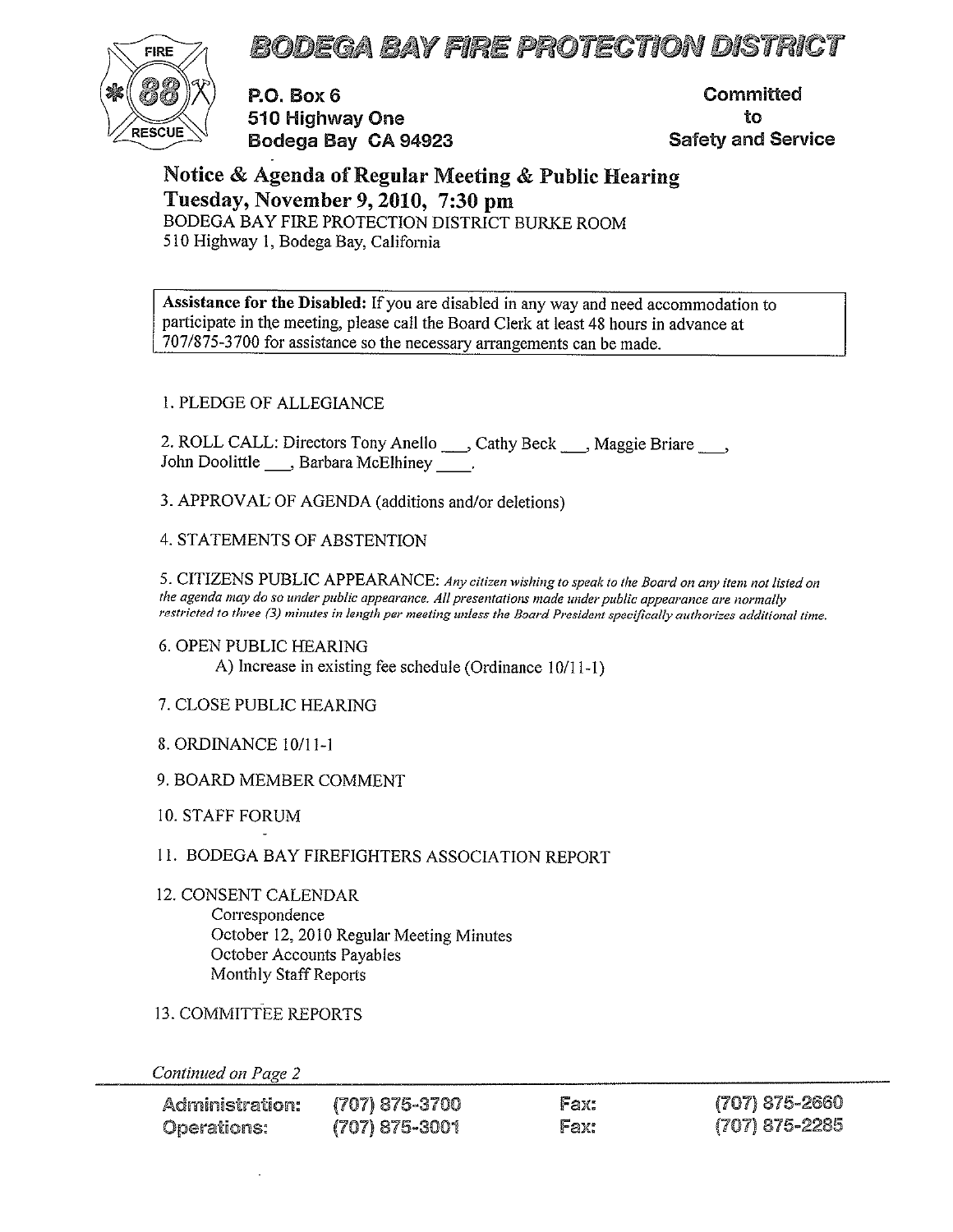Page 2— BBFPD November 9, <sup>2010</sup> Regular Meeting and Public Hearing Agenda

#### 14. FUTURE COMMITTEE MEETINGS

 $\tilde{\phantom{a}}$ 

15. RESOLUTION #10/11-16, ALLOWING FEDERAL & STATE CRIMINAL HISTORY REPORTS

#### 16. RESERVE FIREFIGHTER PROGRAM

#### 17. CLOSED SESSION

A) California Government Code 54957....... "may hold closed sessions during a regular meeting to consider the appointment, employment, evaluation of performance, discipline, or dismissal of a public employee."

1. Performance Review: Fire Chief

- 18. RETURN TO OPEN SESSION Report any action(s) taken
- 19. WINDSOR JPA REVIEW
- 20. SONOMA COUNTY FIRE/LAFCO STUDY
- 21. TIDINGS NOTICE
	- A. Bucket Brigade Blood Drive 12/9/10 3:00-6:00 pm here at the Station
	- B. Other Items
- 22. STRATEGIC PLANNING MEETING
- 23. PUBLIC COMMENT
- 24. BOARD COMMENT
- 25. ADJOURNMENT

Note: The next Regular Board Meeting will be Tuesday, December 14,2010 at 7:30 pm.

At the discretion of the Board, all items appearing on this agenda, whether or not expressly listed for action, may be deliberated and may be subject to action by the Board. Any writings or documents regarding any item on this agenda provided to <sup>a</sup> majority of the directors of the Bodega Bay Fire Protection District after the posting of this agenda will be made available for public review during normal business hours at the Bodega Bay Fire Protection District administrative office, 510 Highway 1, Bodega Bay, California. If any supplemental materials are made available to the Board at the meeting, a copy will be available for public review at the Board meeting. \ \

/s/  $\_$ Sean Grinnelly Fire Chief, Board Clerk

Continued on Page 3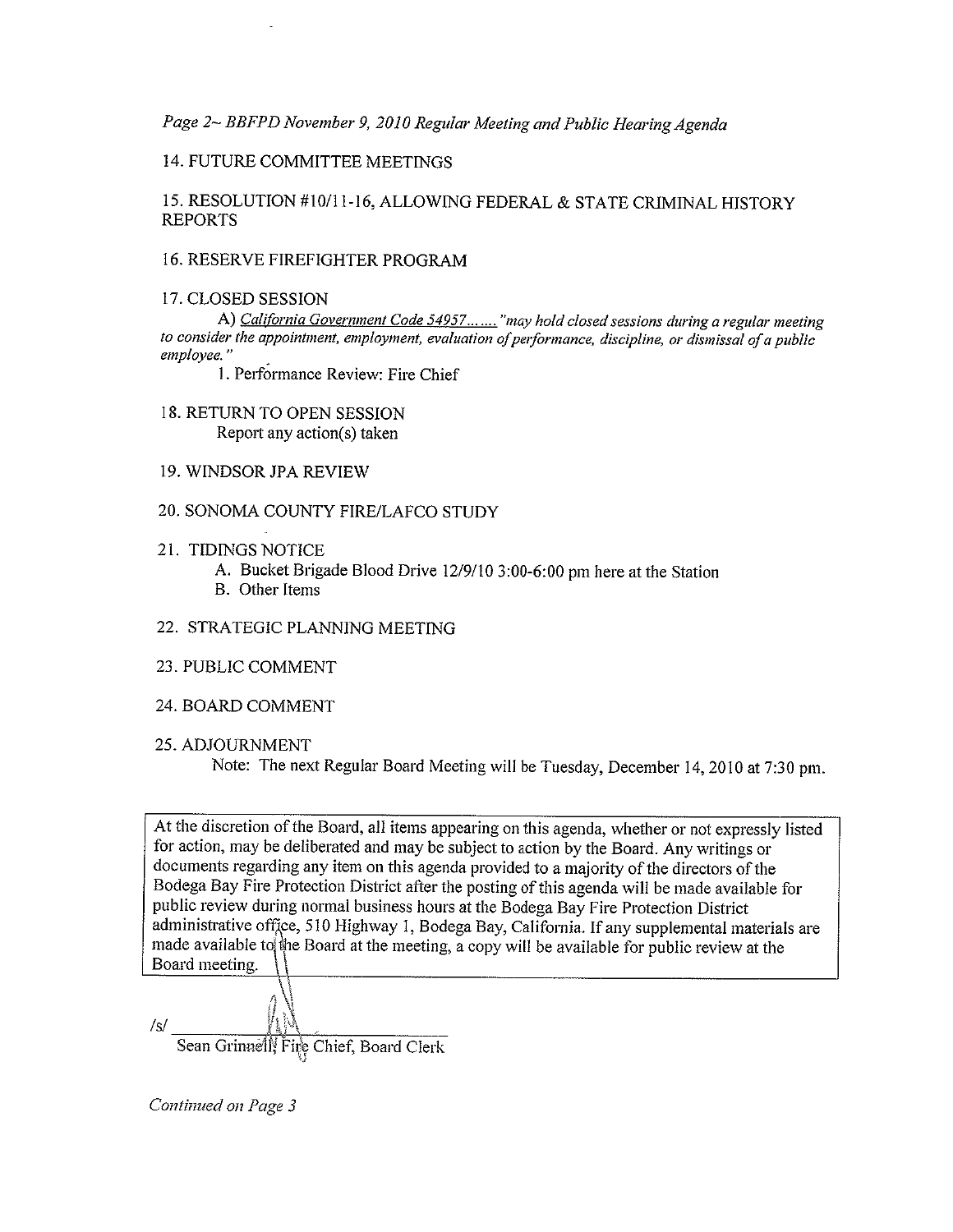Page 3~ BBFPD November 9, 2010 Regular Board Meeting & Public Hearing Agenda

## **Certification of Posting**

I certify that on Friday, November 5, 2010, I posted a copy of the foregoing agenda near the regular meeting place of the Board of Directors of the Bodega Bay Fire Protection District, said time being at least 72 hours in

Executed in Bodega Bay, California on Friday, November 5, 2010.

Jennifer Donaldson, Administrative Assistan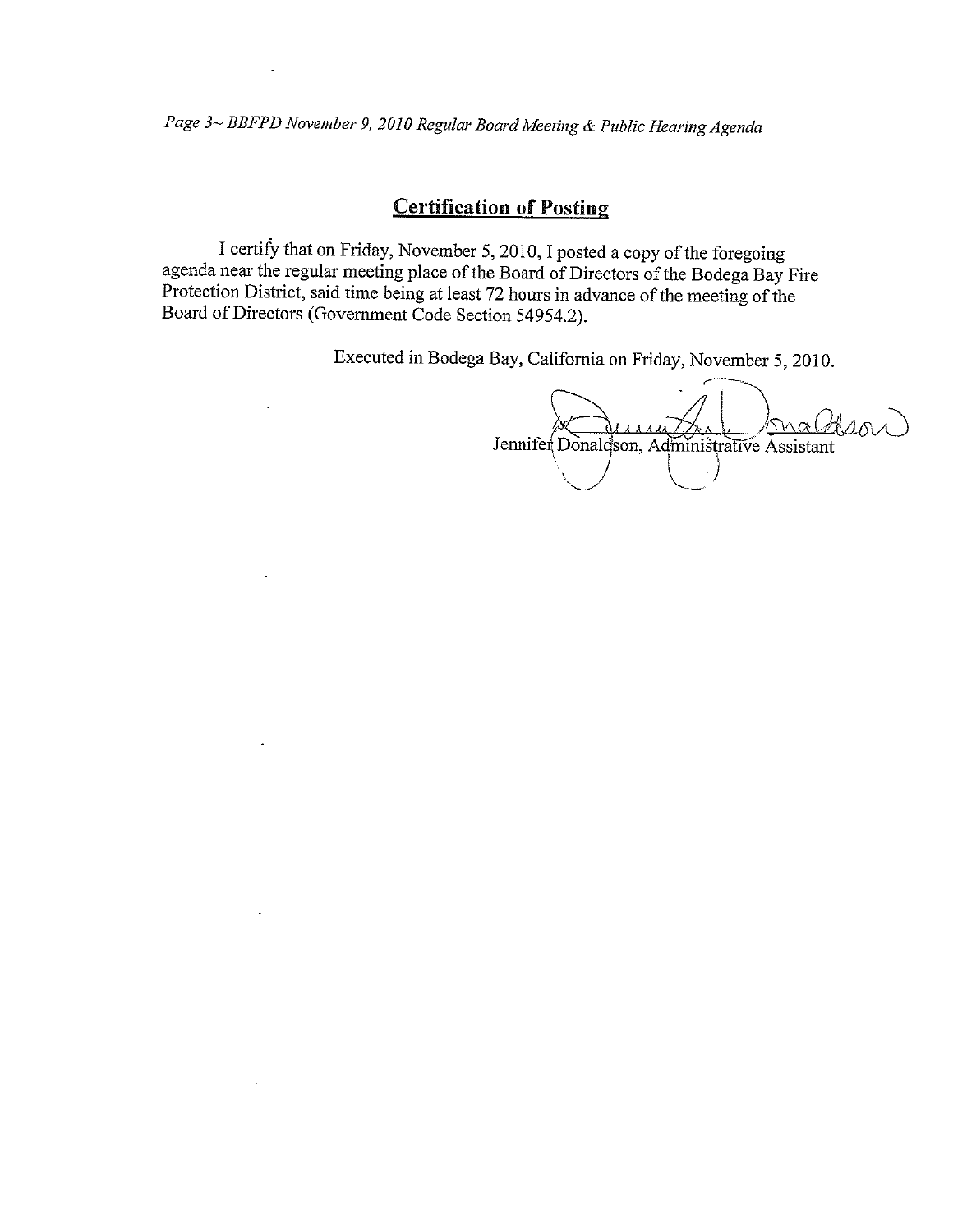

#### MEMORANDUM

| TO:      | Board of Directors        |
|----------|---------------------------|
| FROM:    | Sean Grinnell, Fire Chief |
| DATE:    | 11-5-10                   |
| SUBJECT: | Fee Ordinance             |
| Cc.      | File                      |

Attached are the various sources used to create our new rates. It is anticipated that we will not have to raise the rates for two years.

They are <sup>a</sup> little high, but not the highest.

Residents do not have to pay for more than what insurance covers. Property owners are not yet included, but could be. (Referenced ca. gov. code. 13917)

<sup>I</sup> have asked Wittman, LLC, if they are aware if this policy would violate any Medicare rules. It appears that no rules are violated. Attached is an opinion from the Office of the Inspector General.

One caveat though, tax-paying person, so one should assume that the person be in good standing with regard to annual tax payments.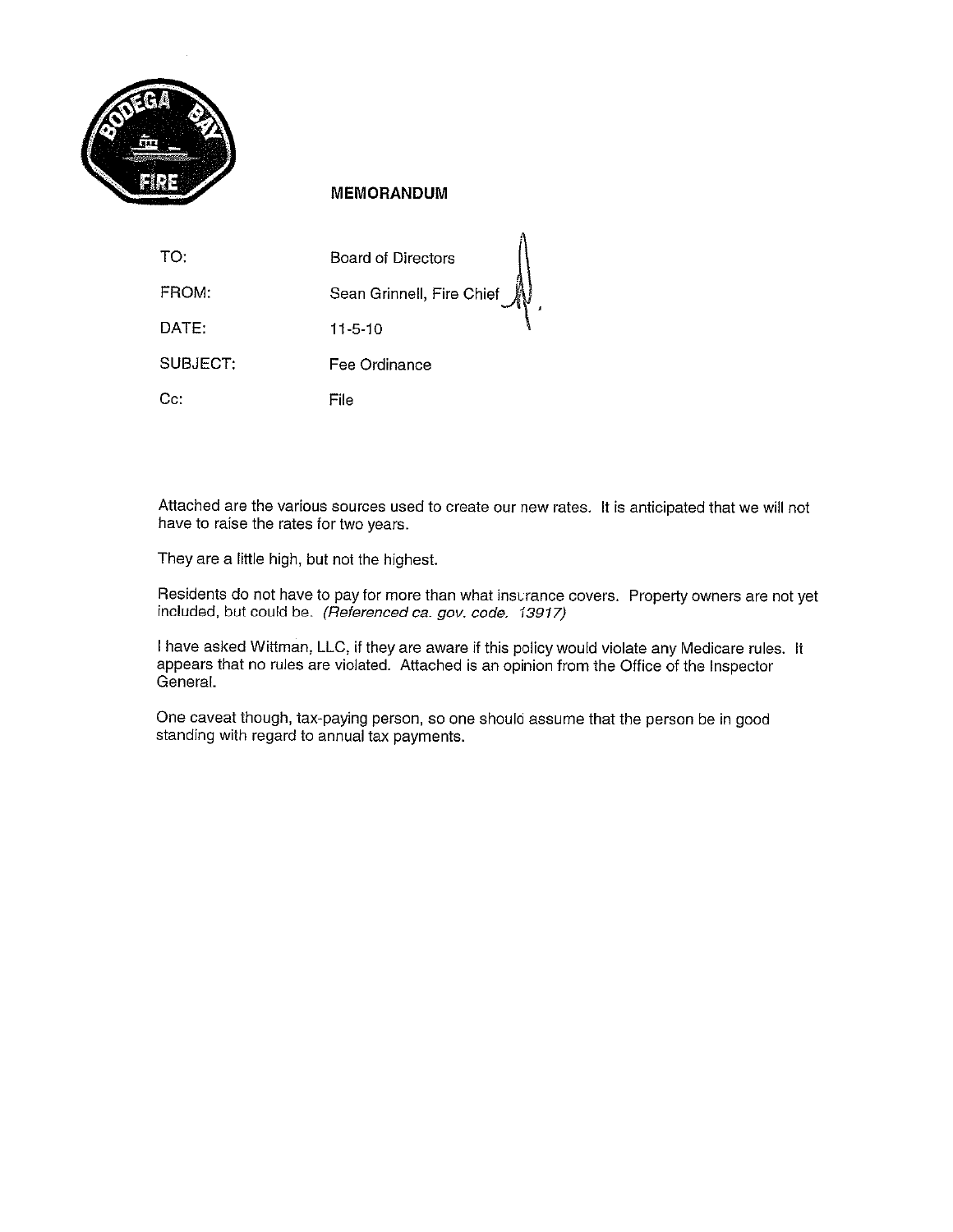## BODEGA BAY FIRE PROTECTION DISTRICT AMBULANCE SERVICE FEES ATTACHMENT 'A'

|                                                        | old                  | New          |
|--------------------------------------------------------|----------------------|--------------|
| Emergency Response Non Transport (BLS, ALS)            | \$222                | \$650,\$850  |
| Emergency Response                                     | \$117                | \$150        |
| Out of County Response                                 | \$109                | \$130        |
| Emergency Transport to ALS Unit                        | \$247                | N/A          |
| Emergency Medical Tech. (BLS) Base Rate ****           | \$521                | \$1300       |
| Paramedic Service (ALS) Base Rate****                  | \$859                | \$1700       |
| Additional ALS Patient                                 | \$745                | s1700        |
| Additional BLS Patient                                 | \$468                | \$1300       |
| Non-Resident Charge                                    | \$500                | \$524        |
| Mileage (per mile) *                                   | $S$ 18               | \$27         |
| Oxygen                                                 | \$104                | \$120        |
| Semi-Auto Defibrillator                                |                      | $$248$ $N/A$ |
| Mechanical CPR (Thumper)                               | \$156                | N/A          |
| Cervical Spinal Protection                             | \$ 80                | Gone         |
| Extra Attendant Transport (Actual Labor Cost) per hour |                      | Same         |
| Standby-<br>SEE ATTACHMENT "C"                         |                      | Same         |
| Non-Resident Rescue***                                 | \$285                | N/A          |
| Night Fee $(7:00 \text{pm} - 7:00 \text{am})$          | \$65                 | \$100        |
| 36 N 8 1 1 1 1                                         | $\sim$ $\sim$ $\sim$ |              |

\*Mileage rate is proportional between patients if more than one patient. \*\*Standby per hour or fraction thereof \*\*\*Rescue is defined as the deployment and/or use of special equipment \*\*\*\*See Attachment "F" Medications Used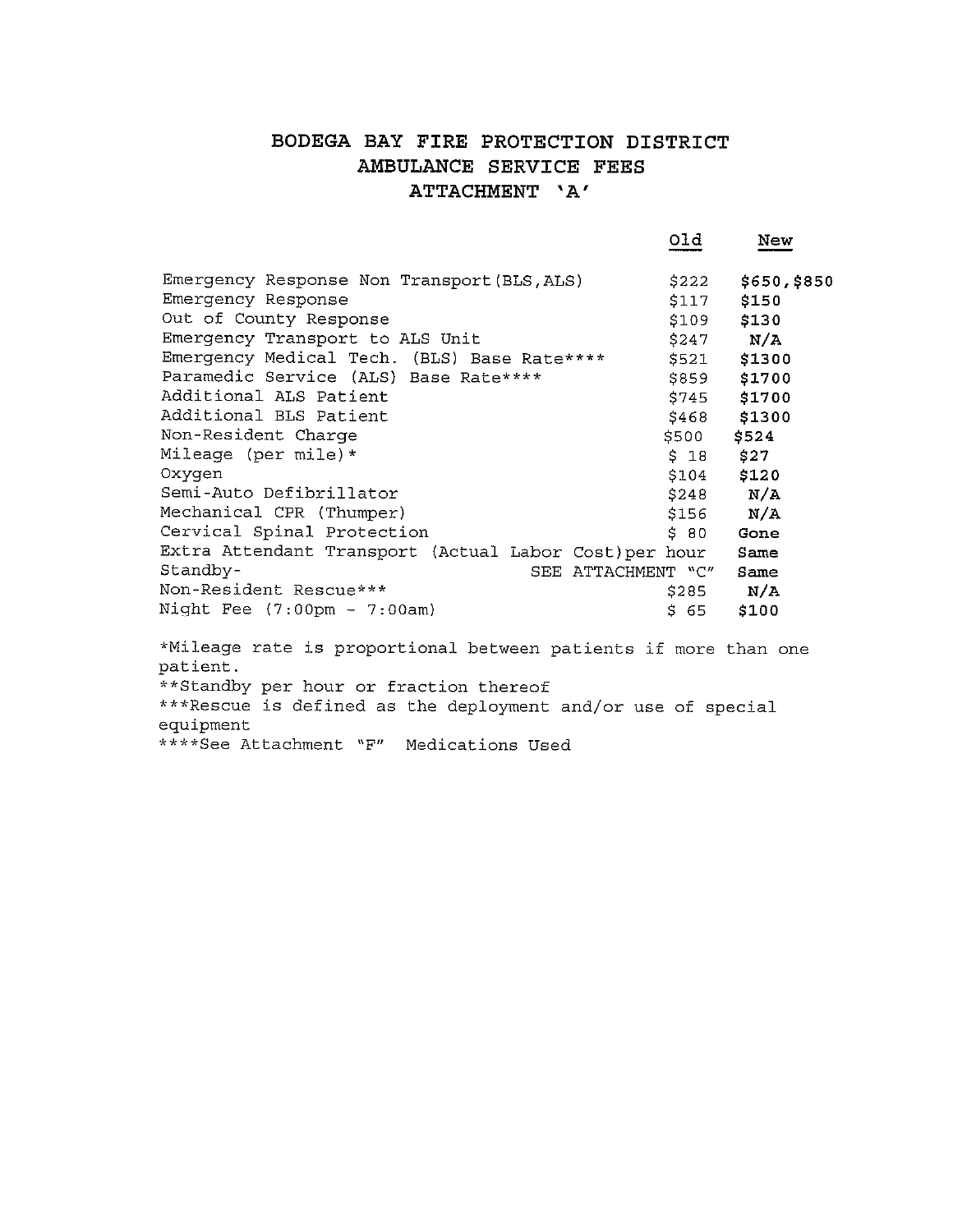$\mathcal{I}$ 

#### COAST LIFE SUPPORT DISTRICT RESOLUTION No.\_\_\_\_

 $\mathcal{I}_{\text{max}}$ 

 $\ddot{\phantom{a}}$ 

#### ADOPTiON OF AMBULANCE RATES FOR DISTRICT RESIDENTS AND NON-RESIDENTS FOR FISCAL YEAR 2009

'WHEREAS, the Coast Life Support District last adjusted the rates at which Ambulance Services are billed in May of 2007, and

WHEREAS. the rates are intended to reflect the actual operating costs of the ALS Ambulance and are subject to the medical inflation according to the Consumer Price Index, and

WHEREAS, with the passage of AB 2091 Berg, as of January 1, 2007, the District may charge Residents and Taxpayers of the District a Fee for Serivce Rate less than that of Non-Residents and Non—Taxpayers, and

WHEREAS, the District recognizes the disparity between what <sup>a</sup> Resident/Taxpayer actually pays for services versus what <sup>a</sup> Non-Resident/Non-Taxpayer pays, vis-à-vis their parcel tax contribution, and

WHEREAS, as Resident/Taxpayer is defined as either having <sup>a</sup> mailing address within the District or owning property within the District or both,

BE IT THEREFORE RESOLVED, that the rate schedule adopted, for the Fiscal Year 2009, effective July 1. 2008, be as follows:

| <b>BASIC CHARGES:</b>        | Resident | Non-Resident |
|------------------------------|----------|--------------|
| BLS Non-Emergency-           | \$700    | \$878        |
| BLS Emergency.               | \$1029   | \$1235       |
| <b>BLS</b> Emergency/Night   | \$1113   | \$1336       |
| ALS I Non-Emergency          | \$1787   | \$2144       |
| ALS I Emergency              | \$2111   | \$2533       |
| ALS I Emergency/Night        | \$2221   | \$2665       |
| ALS I Emergency/EKG          | \$2247   | \$2696       |
| ALS I Emergency/EKG/Night    | \$2377   | \$2853       |
| ALS II Emergency             | \$2472   | \$2966       |
| ALS II Emergency/Night       | \$2615   | \$3138       |
| Mileage per mile             | \$23     | \$28         |
| Oxygen                       | \$105    | <b>S125</b>  |
| <b>EKG</b>                   | \$146    | \$176        |
| <b>BLS</b> Treat and Release | \$131    | \$157        |
| ALS Treat and Release        | \$324    | \$389        |
|                              |          |              |

AND BE IT FURTHER RESOLVED, that these charges be reviewed annually and changes included in the Budgct for the following year.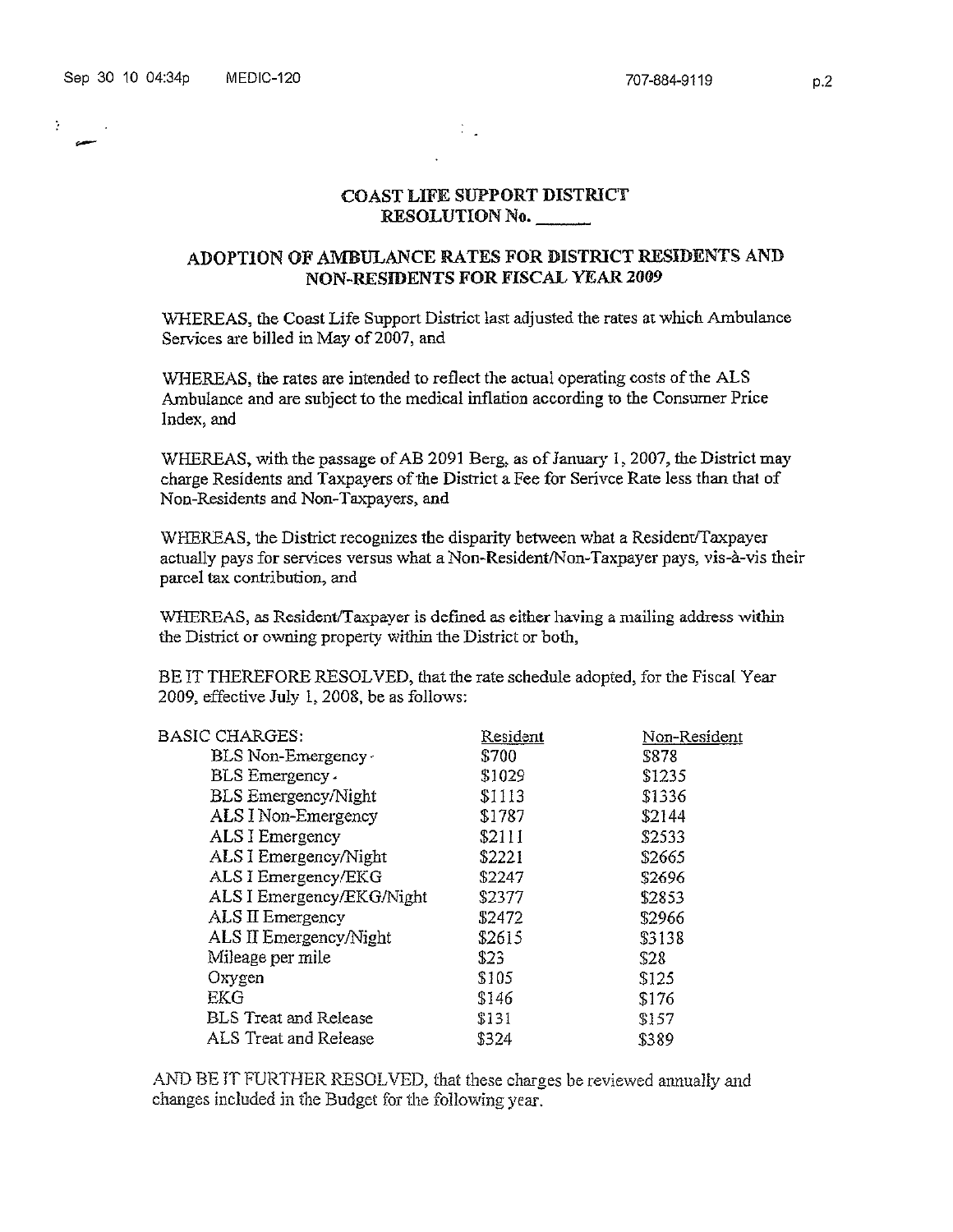## RUSSIAN RIVER ATTACHMENT 'A'

 $\downarrow$ 

## AMBULANCE SERVICE BILLING RATES\*

| EMERGENCY RESPONSE NON-TRANSPORT, BLS | $$200.00***$                                                                            |
|---------------------------------------|-----------------------------------------------------------------------------------------|
| EMERGENCY RESPONSE NON-TRANSPORT, ALS | $$400.00***$                                                                            |
| <b>BLS BASE RATE</b>                  | \$1,297.00****                                                                          |
| ALS BASE RATE                         | \$1,607.00 ****                                                                         |
| ADDITIONAL PATIENT, BLS               | $$1,297.00***$                                                                          |
| ADDITIONAL PATIENT, ALS               | \$1,607.00****                                                                          |
| MILEAGE, PER TRANSPORT MILE           | $$24.50**$                                                                              |
| NIGHT CHARGE (7:00PM - 7:00AM)        | \$95.00                                                                                 |
| <b>EMERGENCY CHARGE</b>               | \$125.00                                                                                |
| <b>OXYGEN</b>                         | \$120.00                                                                                |
| DEFIBRILLATOR/MONITOR                 | \$160.00                                                                                |
| HAZMAT DISPOSAL FEE                   | \$17.50                                                                                 |
| <b>STANDBY</b>                        | ALS or BLS RATE PLUS                                                                    |
| EXTRA ATTENDANT TRANSPORT             | LABOR***<br>PER HOUR, SEE<br>ATTACHMENT 'C'                                             |
| MEDICATIONS AND                       |                                                                                         |
| DISPOSABLE CARE ITEMS                 | <b>ACTUAL COST</b><br>MULTIPLIED BY THE<br><b>FACTOR 2.545 OR</b><br>SEE ATTACHMENT 'E' |
| COLLECTION COSTS                      | <b>INVOICE AMOUNT PLUS</b>                                                              |

COLLECTION AGENCY CHARGES

 $\mathfrak{p}$ Supported by the attached formula for medication and disposables and the attached formula for base rate calculation.

\*\* Mileage rate is proportional between patients if more than one patient.

 $***$  Standby per hour or fraction thereof.

Plus applicable charges for medications and disposables.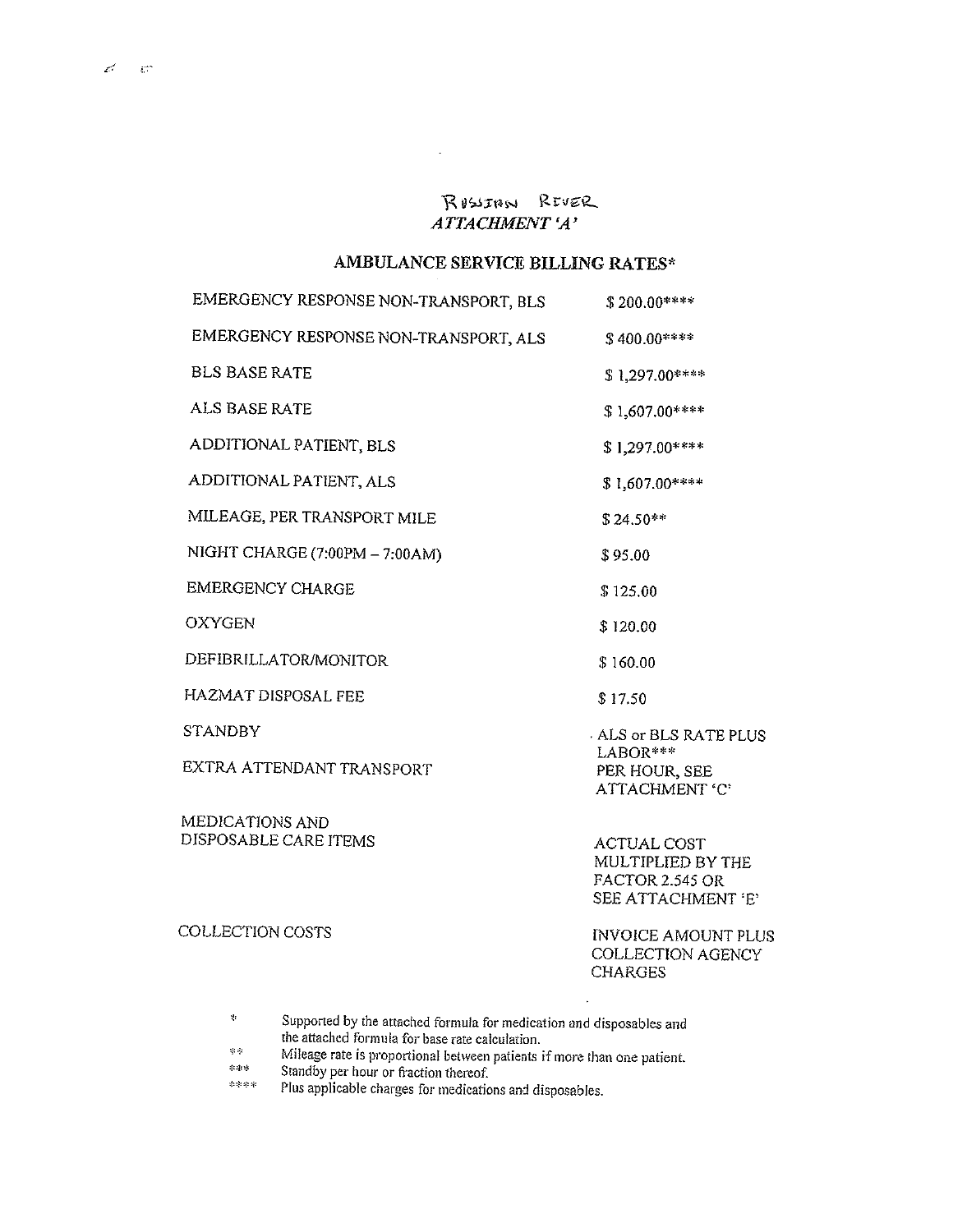# Medications Used In Rendering Care

#### ATTACHMENT 'E'

Medications are considered disposable supplies and will, be billed at cost plus 20% to offset ordering, restocking and inventory maintenance costs. These prices will be subject to change<br>without further public notice. No fee shall be charged for items<br>restocked by the hospital.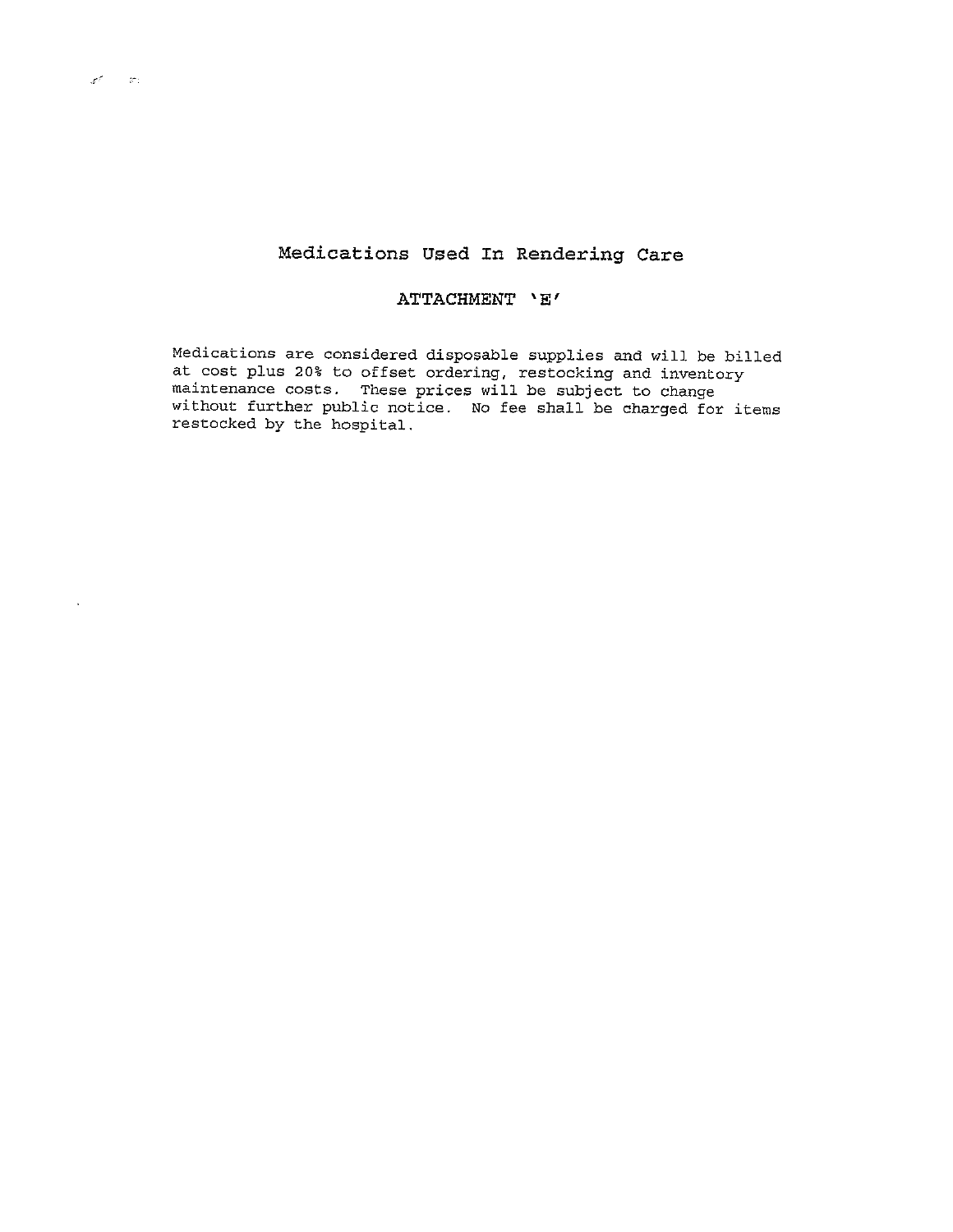| <b>MENDOCINO COUNTY PROVIDERS</b>               | Mon Emergency<br>Emergency<br><b>BLS BASE RATE</b> |            | RIUS Base   | <b>ALS BASE RATE</b> | Ris mouelus<br>Subscriber<br>Elizabetech<br>Mileage<br>OHOGA<br><b>High</b><br><b>OTHER CHARGES</b> |          |          |          |     |
|-------------------------------------------------|----------------------------------------------------|------------|-------------|----------------------|-----------------------------------------------------------------------------------------------------|----------|----------|----------|-----|
| Anderson Valley Ambulance                       | \$500.00                                           | \$560.00   | вłа         | \$800.00             | \$20.00                                                                                             | n/a      | n'a      | n/a      | n/a |
| CalStar 4 Air Ambulance                         | n/a                                                | \$7,445.00 | \$12,565,00 | n/a                  | \$185.00                                                                                            | \$726.00 | n/a      | n/a      | n'a |
| Covelo Ambulance                                | n/a                                                | \$420.00   | n/a         | n/a                  | \$13.00                                                                                             | nia      | п/а      | \$74.00  | nia |
| <b>IEI</b> k Ambulance                          | \$120,00                                           | \$525.00   | n/a         | n/a                  | \$17.00                                                                                             | \$50.00  | \$50.00  | \$90.00  | n/a |
| Laytonville Ambulance                           | n/a                                                | \$1,100.00 | n/a         | \$1,600.00           | n/a                                                                                                 | n/a      | n/a      | n/a      | nia |
| Mendocino Coast District Hospital Ambulance     | \$430.00                                           | \$677.00   | \$1,082.00  | \$1,289.00           | \$29.00                                                                                             | \$99.00  | \$203.00 | \$98.00  | n/a |
| IUkiah Ambulance                                | \$725.00                                           | \$800.00   | \$1,575.00  | \$1,675.00           | \$23.00                                                                                             | \$175.00 | \$80.00  | \$80.00  | n/a |
| City of Ukiah Fire Department Ambulance         | \$448.00                                           | n/a        | \$989.00    | na                   | \$14.00                                                                                             | n/a      | na       | \$83.00  | n/a |
| Garberville Ambulance                           | n/a                                                | S600.00    | \$900.00    | n/a                  | \$15.00                                                                                             | \$75.00  | n'a      | \$74.00  | пʻа |
| <b>NAPA COUNTY PROVIDERS</b>                    |                                                    |            |             |                      |                                                                                                     |          |          |          |     |
| Angwin Ambulance                                | n/a                                                | \$520.00   | \$736.00    | n/a                  | \$20.00                                                                                             | \$70.00  | \$70.00  | \$60.00  | n/a |
| Piners Ambulance                                | \$520,59                                           | \$641.43   | \$896.31    | \$1,200.00           | \$18.90                                                                                             | n/a      | n/a      | n/a      | n/a |
| SONOMA COUNTY PROVIDERS                         |                                                    |            |             |                      |                                                                                                     |          |          |          |     |
| AMR / Sonoma Life Support                       | n/a                                                | n/a        | \$1,245.62  | n/a                  | \$26.57                                                                                             | na       | n/a      | \$123.81 | n/a |
| <b>IBelis Ambulance</b>                         | \$485.00                                           | \$585.00   | \$870.00    | \$970.00             | \$18,50                                                                                             | \$70.00  | \$100.00 | \$80.00  | n'a |
| Bodega Bay Fire Department Ambulance            | n/a                                                | \$521.00   | \$859.00    | n/a                  | \$18.00                                                                                             | \$65.00  | n/a      | \$104.00 | n a |
| Cloverdale Ambulance                            | S645.00                                            | \$645.00   | n/a         | \$1,100.00           | \$17.00                                                                                             | n'a      | n'a      | n/a      | n'a |
| Coast Life Support District Ambulance           | \$800.00                                           | \$1,140.00 | \$2,330.00  | n/a                  | \$25.00                                                                                             | \$105.00 | n/a      | \$115.00 | n/a |
| Russian River Ambulance                         | \$603.75                                           | \$723.75   | \$914.25    | \$1,138.50           | \$22.00                                                                                             | \$86.25  | \$120.00 | \$103,50 | n'a |
| City of Petaluma Fire Department Ambulance      | n/a                                                | \$695.00   | \$895.00    | \$1,055.00           | \$14.50                                                                                             | n/a      | n/a      | \$95.00  | n/a |
| REACH Air Ambulance                             | n/a                                                | n/a        | \$10,868.00 | n/a                  | \$135.00                                                                                            | n/a      | n/a      | \$120.00 | n/a |
| County of Sonoma Sheriffs ALS Rescue Helicopter | <b>SO.00</b>                                       | \$0.00     | \$0.00      | S0.00                | \$0.00                                                                                              | \$0.00   | \$0.00   | \$0.00   | n/a |
| Sonoma Fire Med Ambulance                       | n/a                                                | \$595.00   | \$895.00    | n/a                  | \$19.00                                                                                             | n/a      | n/a      | \$95.00  | n/a |
| veriHealth Ambulance                            | \$595.00                                           | S710.00    | \$1,360.00  | n/a                  | \$28.00                                                                                             | \$60,00  | nia      | \$85.00  | n/a |

For specific information on the rates above or those not listed contact the individual EMS providers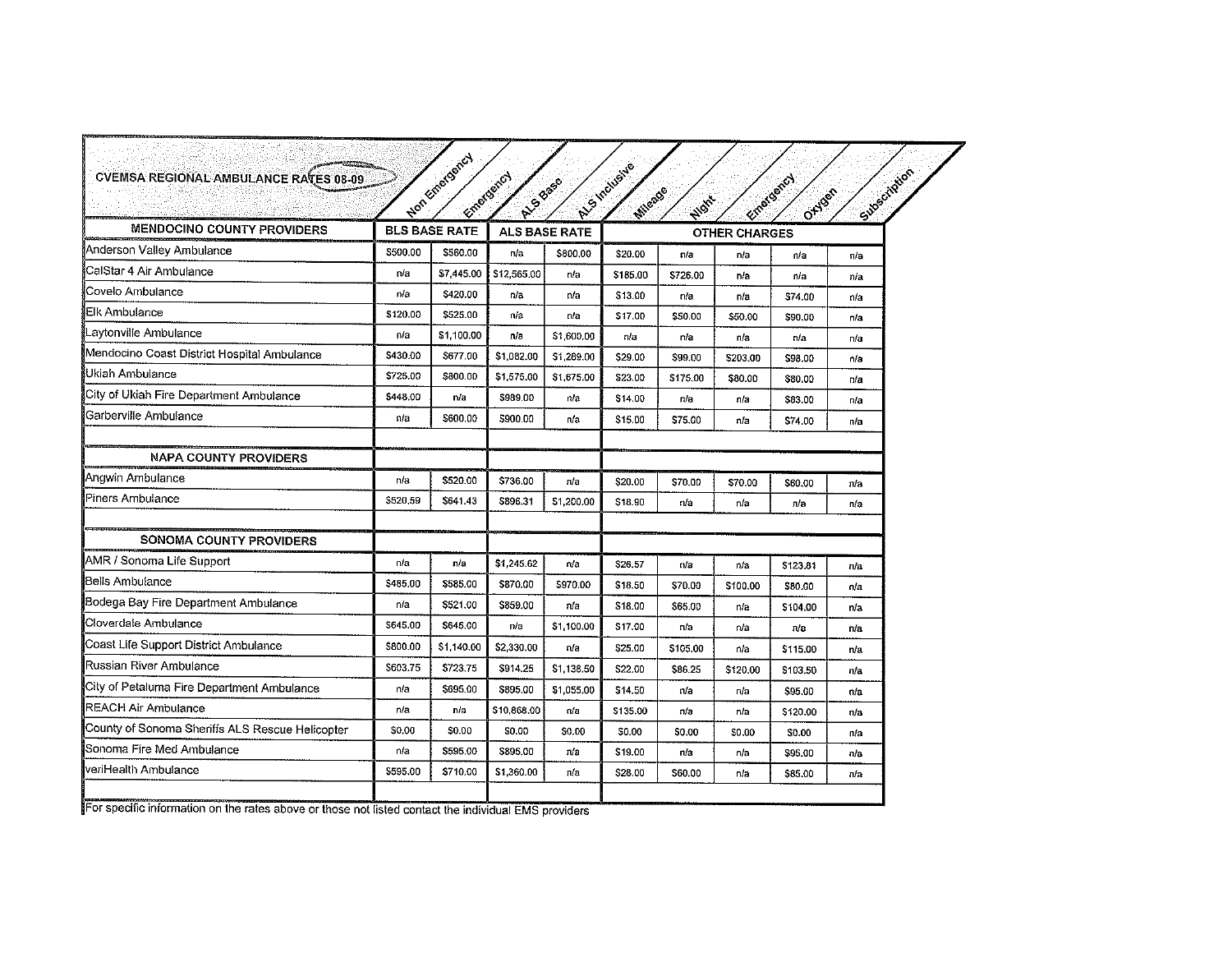

[We redact certain identifying information and certain potentially privileged, confidential, or proprietary information associated with the individual or entity, unless otherwise approved by the requestor.]

Issued: June 4,2004

Posted: June 14, 2004

[name and address redacted]

#### Re: OIG Advisory Opinion No. 04-06

Dear [name redacted]:

We are writing in response to your request for an advisory opinion regarding <sup>a</sup> municipal corporation that is proposing to reduce its fees for ambulance services for residents by an amount consistent with their cost-sharing obligations (the "Proposed Arrangement"). Specifically, you have inquired whether the Proposed Arrangement would constitute grounds for the imposition of sanctions under the exclusion authority at section 1l28(b)(7) of the Social Security Act (the "Act") or the civil monetary penalty provision at section  $1128A(a)(7)$  of the Act, as those sections relate to the commission of acts described in section 1128B(b) of the Act, or under the civil monetary penalties provision for illegal remuneration to beneficiaries, section  $1128A(a)(5)$  of the Act.

You have certified that all of the information provided in your request, including all supplementary letters, is true and correct and constitutes <sup>a</sup> complete description of the relevant facts and agreements among the parties.

In issuing this opinion, we have relied solely on the facts and information presented to us. We have not undertaken an independent investigation of such information. This opinion is limited to the facts presented. If material facts have not been disclosed or have been misrepresented, this opinion is without force and effect.

Based on the facts certified in your request for an advisory opinion and supplemental submissions, we conclude that the Proposed Arrangement would not generate prohibited remuneration under the anti-kickback statute. Accordingly, the Office of Inspector General ("OIG") would not impose administrative sanctions on [name redacted] (the "Requestor" or "Fire District") under sections  $1128(b)(7)$  or  $1128A(a)(7)$  of the Act (as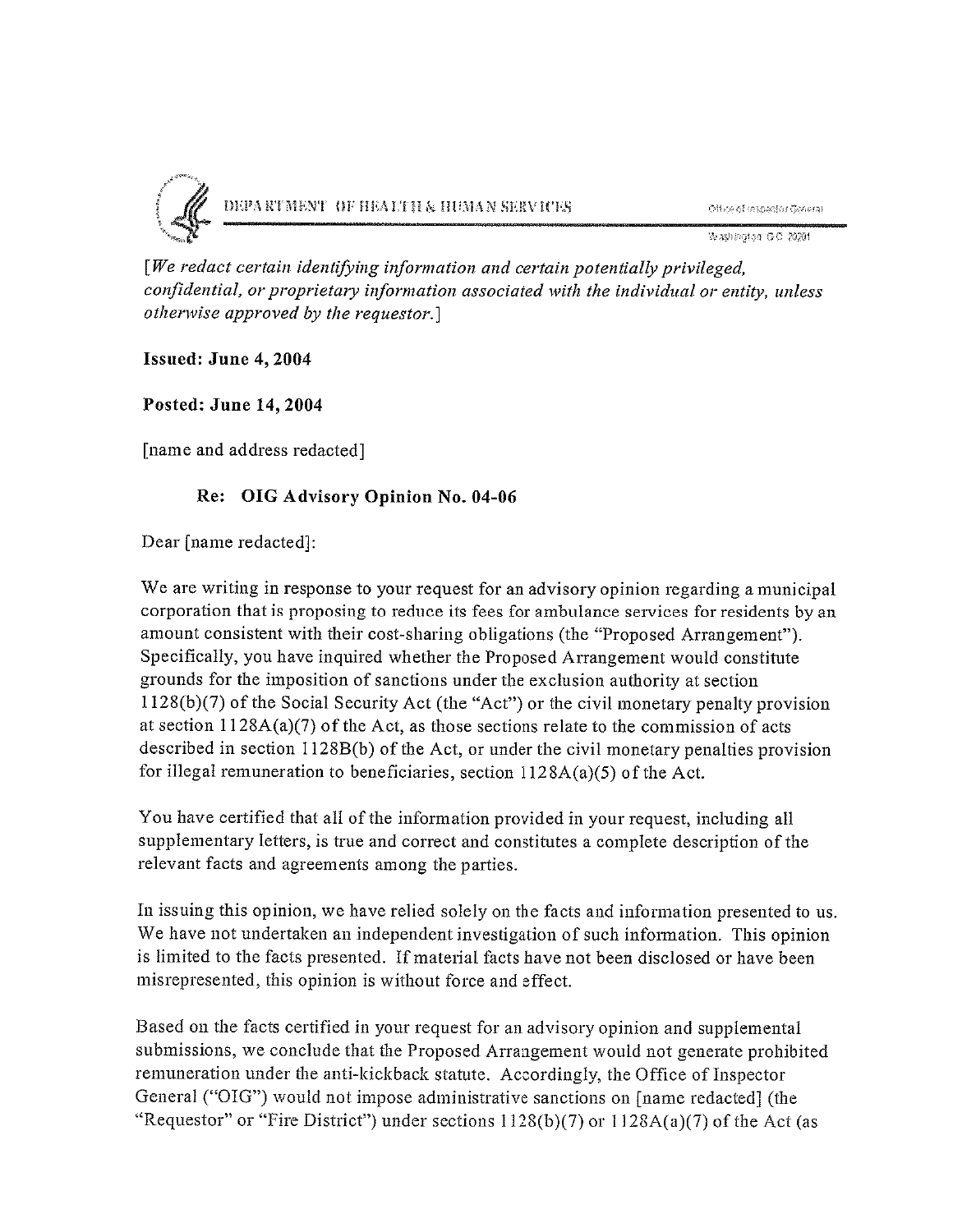those sections relate to the commission of acts described in section 1128B(b) of the Act) in connection with the Proposed Arrangement. In addition, the OIG would not impose administrative sanctions on [name redacted] under section 1 128 A(a)(5) of the Act in connection with the Proposed Arrangement. This opinion is limited to the Proposed Arrangement and, therefore, we express no opinion about any ancillary agreements or arrangements disclosed or referenced in your request letter.

This opinion may not be relied on by any persons other than [name redacted], the requestor of this opinion, and is further qualified as set out in Part IV below and in 42 C.F.R. Part 1008.

## 1. FACTUAL BACKGROUND

The Fire District is an [state redacted] municipal corporation that serves certain areas of [counties redacted]. Pursuant to state law, the Fire District provides emergency ambulance services and fire protection and prevention services. To fulfill its legal obligations, the Fire District uses the [name redacted], <sup>a</sup> nonprofit corporation (the "Fire Department"), that operates ambulances and provides ambulance personnel.' However, the Fire District remains the supplier of, and accordingly bills for, the services, including Medicare Part B services.

The Fire District currently funds its ambulance operations primarily through real estate taxes levied annually to its residents and other miscellaneous income. In addition, the Fire District bills non-residents of the Fire District ("Non-residents") for its services; Fire District residents ("Residents") are not billed.

In response to significant increases in costs, the Fire District has passed an ordinance (the "Ordinance") establishing <sup>a</sup> fee schedule for emergency medical services that includes <sup>a</sup> base transport rate. Residents receive <sup>a</sup> reduction in the base transport rate in

<sup>&#</sup>x27;The Fire District and the Fire Department are closely-related municipal entities serving the same community. The Fire Department has been treated by the [state redacted] Courts as <sup>a</sup> quasi-municipal entity and been afforded the immunities provided under State law for municipal entities. No opinion has been sought, and we express no opinion, regarding the arrangement between the Fire District and the Fire Department. In addition, the Fire District contracts with <sup>a</sup> specialty billing company to collect monies for services rendered by the Fire District under the Ordinance. No opinion has been sought, and we express no opinion, regarding the contract for billing and collection services.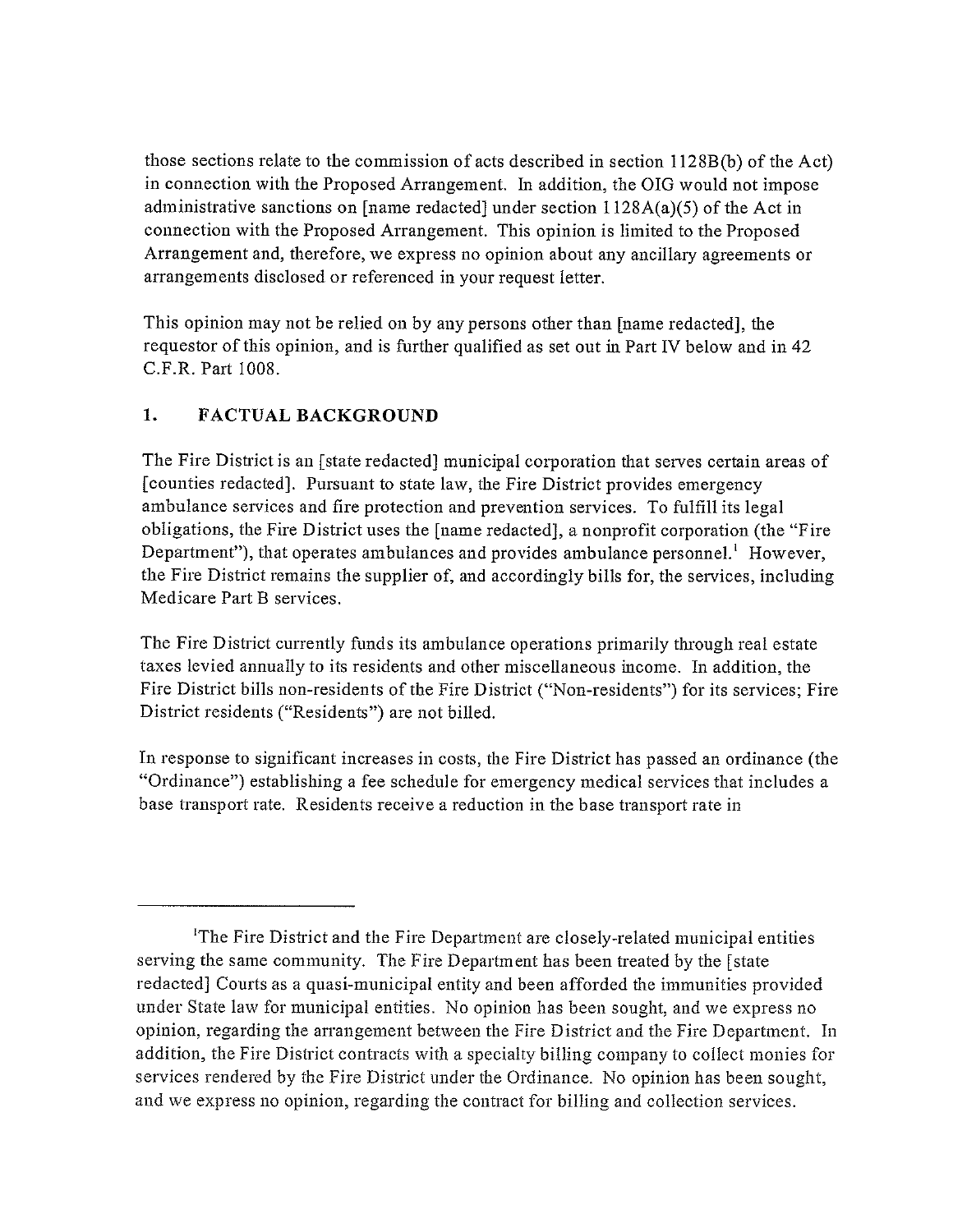consideration of the taxes the Residents pay to support these services. The Fire District has certified that the reduction will be consistent with applicable cost-sharing amounts otherwise due from the Residents. Thus, the Ordinance only requires Residents to pay for ambulance services to the extent of their insurance coverage (i.e., "insurance only" billing), and treats the operating revenues received from local taxes as payment of any otherwise applicable cost-sharing amounts due from the Residents. The Fire District has suspended imposition of the Ordinance pending receipt of a favorable OIG advisory opinion.

## II. LEGAL ANALYSIS

## A. Law

The anti-kickback statute makes it a criminal offense knowingly and willfully to offer, pay, solicit, or receive any remuneration to induce or reward referrals of items or services reimbursable by a Federal health care program. See section  $1128B(b)$  of the Act. Where remuneration is paid purposefully to induce or reward referrals of items or services payable by <sup>a</sup> Federal health care program, the anti-kickback statute is violated. By its terms, the statute ascribes criminal liability to parties on both sides of an impermissible "kickback" transaction. For purposes of the anti-kickback statute, "remuneration" includes the transfer of anything of value, directly or indirectly, overtly or covertly, in cash or in kind. The statute has been interpreted to cover any arrangement where one purpose of the remuneration was to obtain money for the referral of services or to induce further referrals. United States v. Kats, 871 F.2d 105 (9th Cir. 1989); United States v. Greber, 760 F.2d 68 (3d Cir.), cert. denied, 474 U.S. 988 (1985). Violation of the statute constitutes <sup>a</sup> felony punishable by <sup>a</sup> maximum fine of \$25,000, imprisonment up to five years, or both. Conviction will also lead to automatic exclusion from Federal health care programs, including Medicare and Medicaid. Where <sup>a</sup> party commits an act described in section  $1128B(b)$  of the Act, the OIG may initiate administrative proceedings to impose civil monetary penalties on such party under section  $1128A(a)(7)$  of the Act. The OIG may also initiate administrative proceedings to exclude such party from the Federal health care programs under section  $1128(b)(7)$  of the Act.

## B. Analysis

The "insurance only" billing under the Proposed Arrangement may implicate the antikickback statute to the extent that it constitutes <sup>a</sup> limited waiver of Medicare or other Federal health care program cost-sharing amounts. Our concern about potentially abusive waivers of Medicare cost-sharing amounts under the anti-kickback statute is longstanding. For example, we have previously stated that providers who routinely waive Medicare copayments or deductibles for reasons unrelated to individualized, good faith assessments of financial hardship may be held liable under the anti-kickback statute. See,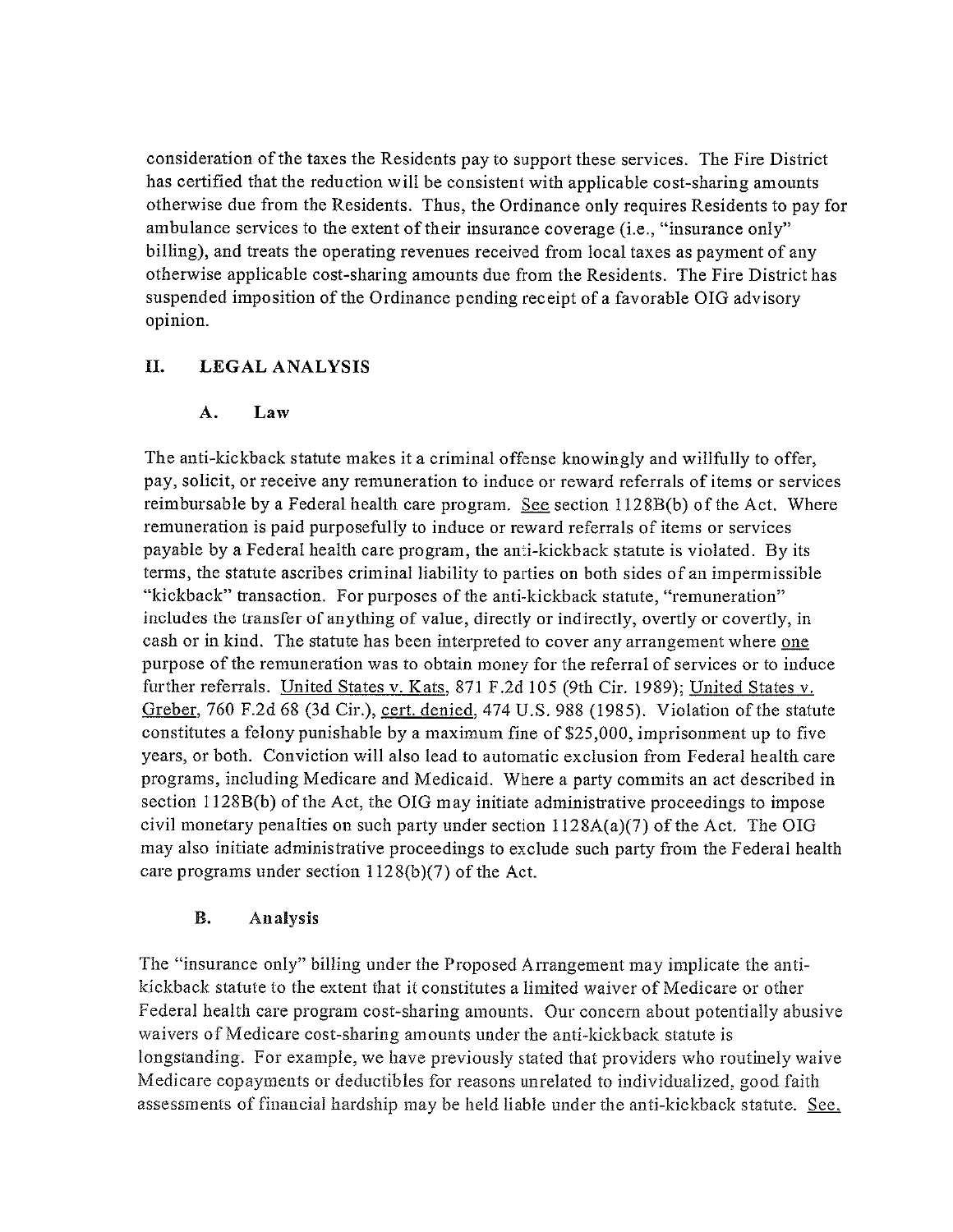e.g., Special Fraud Alert, 59 Fed. Reg. 65374 (Dec. 19, 1994). Such waivers may constitute prohibited remuneration to induce referrals under the anti-kickback statute, as well as <sup>a</sup> violation of the civil monetary penalty prohibition on inducements to beneficiaries, section  $1128A(a)(5)$  of the Act.

However, there is <sup>a</sup> special rule for providers and suppliers that are <sup>a</sup> state or <sup>a</sup> political subdivision of <sup>a</sup> state, such as <sup>a</sup> municipality or fire district. The Centers for Medicare & Medicaid Services ("CMS") Medicare Benefit Policy Manual ("BPM") Chap. 16, section 50.3 provides that:

<sup>a</sup> [state or local government] facility which reduces or waives its charges for patients unable to pay, or charges patients only to the extent of their Medicare and other health insurance coverage, is not viewed as furnishing free services and may therefore receive program payment.

BPM Chap. 16, section 50.3 (formerly Medicare Carrier Manual section 2309.4 and Medicare Intermediary Manual section <sup>3153</sup> .3A). Notwithstanding the use of the term "facility", CMS has confirmed that this provision would apply to <sup>a</sup> State or municipal ambulance supplier that is <sup>a</sup> Medicare Part B supplier where, as here, it fulfills its functions through an arrangement with another closely-related municipal entity.

Accordingly, since the Medicare Program does not require the Fire District (a municipal company that is <sup>a</sup> Medicare Part <sup>B</sup> supplier) to collect cost-sharing amounts from residents, we would not impose sanctions under the anti-kickback statute or section  $1128A(a)(5)$  of the Act where the waiver is implemented by the Fire District categorically for *bona fide* residents of the Fire District. Nothing in this advisory opinion would apply to cost-sharing waivers based on criteria other than residency.

We note that this provision of the CMS manual applies only to situations in which the governmental unit is the ambulance supplier; it does not apply to contracts with outside ambulance suppliers that will bill for the services. For example, <sup>a</sup> municipality cannot require <sup>a</sup> contracted ambulance supplier to waive out-of-pocket coinsurance amounts unless the municipality pays the coinsurance owed or otherwise makes provisions for the payment of such coinsurance. See e.g. OIG Advisory Opinion 01-12 (July 20, 2001).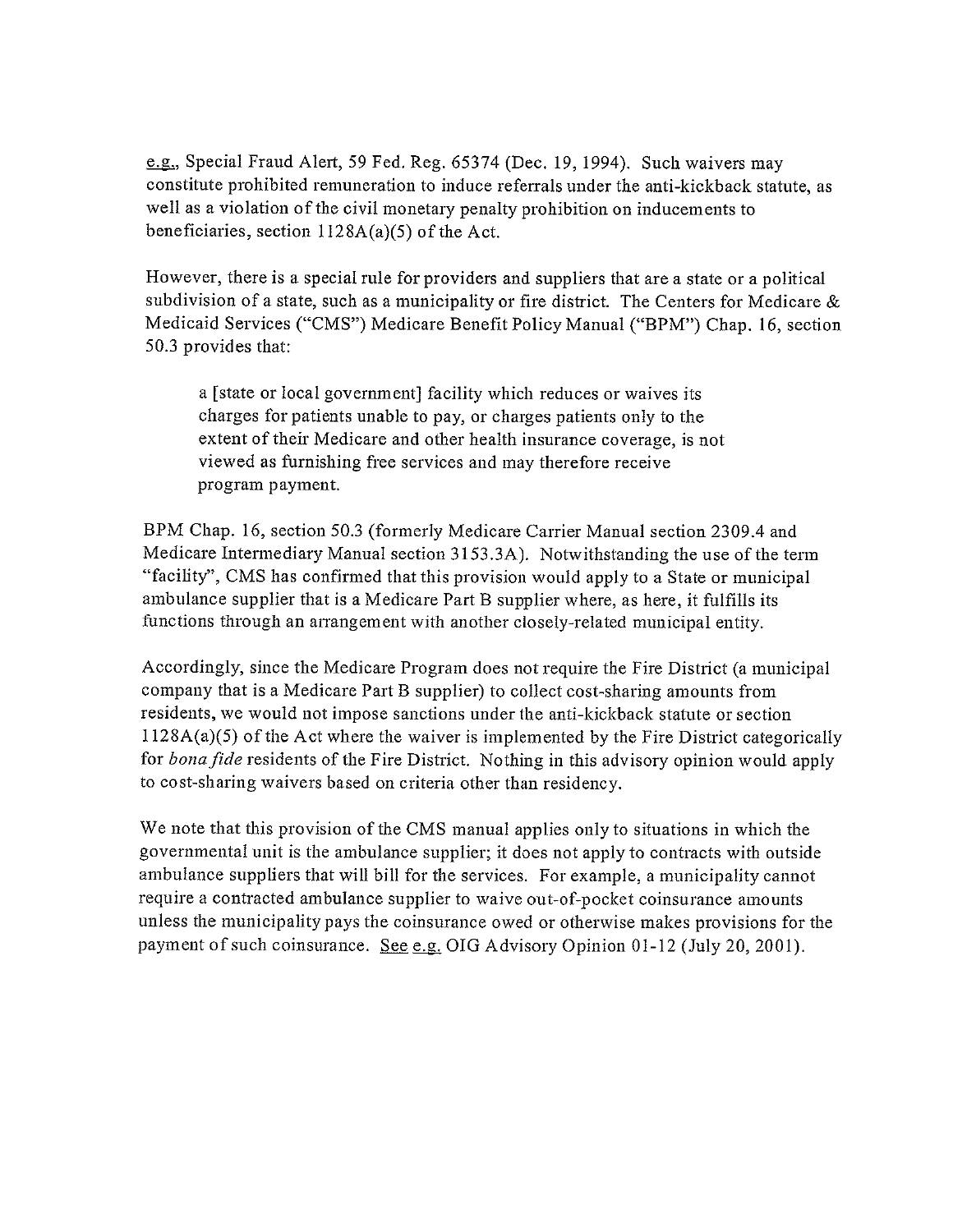## III. CONCLUSION

Based on the facts certified in your request for an advisory opinion and supplemental submissions, we conclude that the Proposed Arrangement would not generate prohibited remuneration under the anti-kickback statute. Accordingly, the OIG would not impose administrative sanctions on [name redacted] under sections  $1128(b)(7)$  or  $1128A(a)(7)$  of the Act (as those sections relate to the commission of acts described in section <sup>1</sup> 128B(b) of the Act) in connection with the Proposed Arrangement. In addition, the OIG would not impose administrative sanctions on [name redacted] under section <sup>1</sup> 128A(a)(5) of the Act in connection with the Proposed Arrangement. This opinion is limited to the Proposed Arrangement and, therefore, we express no opinion about any ancillary agreements or arrangements disclosed or referenced in your request letter or supplemental submissions.

## IV. LIMITATIONS

The limitations applicable to this opinion include the following:

- This advisory opinion is issued only to [name redacted], the requestor of this opinion. This advisory opinion has no application to, and cannot be relied upon by, any other individual or entity.
- This advisory opinion may not be introduced into evidence in any matter involving an entity or individual that is not <sup>a</sup> requestor of this opinion.
- This advisory opinion is applicable only to the statutory provisions specifically noted above. No opinion is expressed or implied herein with respect to the application of any other Federal, state, or local statute, rule, regulation, ordinance, or other law that may be applicable to the Proposed Arrangement, including, without limitation, the physician self-referral law, section 1877 of the Act.
- This advisory opinion will not bind or obligate any agency other than the U.S. Department of Health and Human Services.
- <sup>o</sup> This advisory opinion is limited in scope to the specific arrangement described in this letter and has no applicability to other arrangements, even those which appear similar in nature or scope.
- <sup>o</sup> No opinion is expressed herein regarding the liability of any patty under the False Claims Act or other legal authorities for any improper billing, claims submission, cost reporting, or related conduct.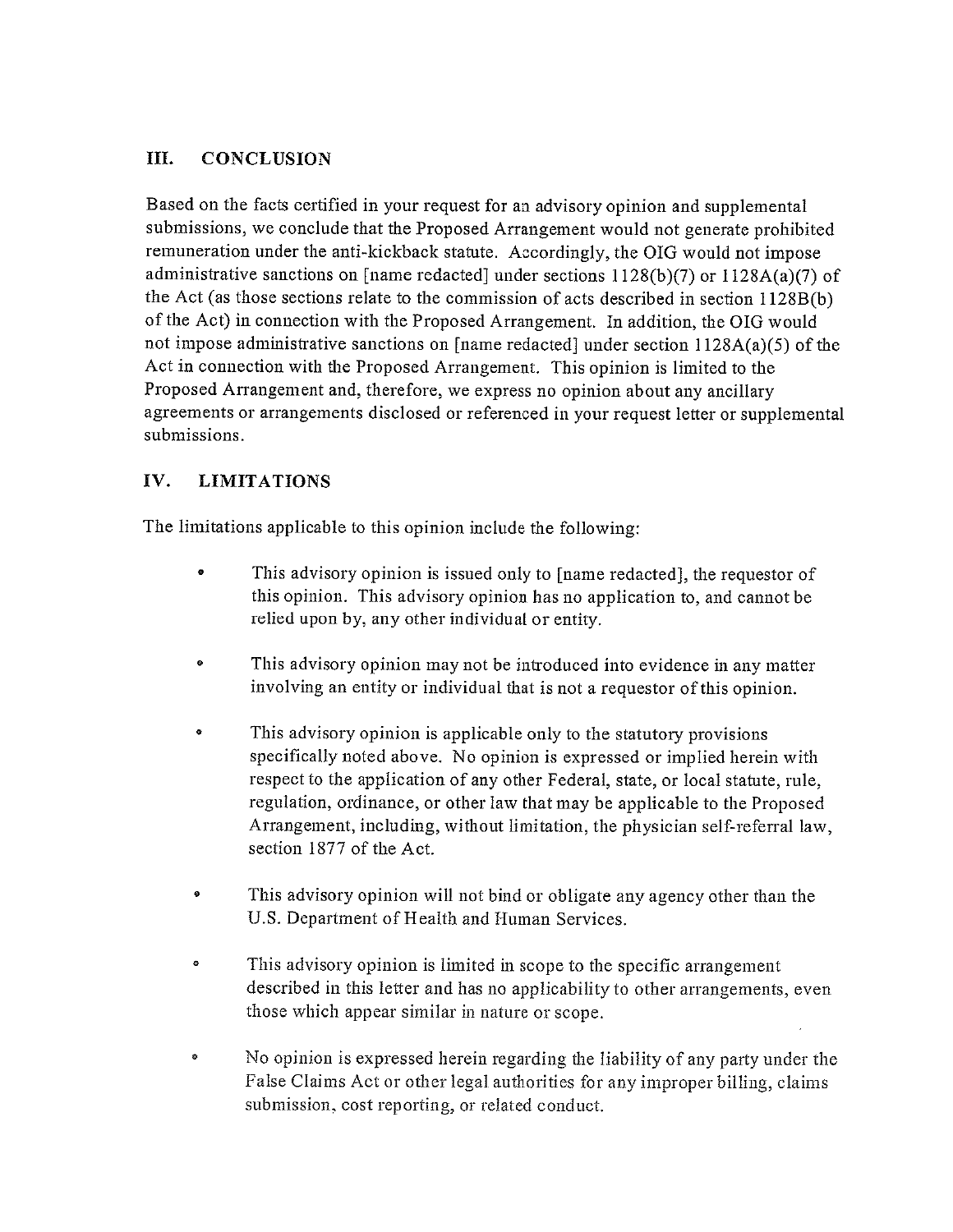This opinion is also subject to any additional limitations set forth at 42 C.F.R. Part 1008.

The OIG will not proceed against [name redacted] with respect to any action that is part of the Proposed Arrangement taken in good faith reliance upon this advisory opinion, as long as all of the material facts have been fully, completely, and accurately presented, and the Proposed Arrangement in practice comports with the information provided. The OIG reserves the right to reconsider the questions and issues raised in this advisory opinion and, where the public interest requires, to rescind, modify, or terminate this opinion. In the event that this advisory opinion is modified or terminated, the OIG will not proceed against [name redacted] with respect to any action taken in good faith reliance upon this advisory opinion, where all of the relevant facts were filly, completely, and accurately presented and where such action was promptly discontinued upon notification of the modification or termination of this advisory opinion. An advisory opinion may be rescinded only if the relevant and material facts have not been fully, completely, and accurately disclosed to the 01G.

Sincerely,

 $/s/$ 

Lewis Morris Chief Counsel to the Inspector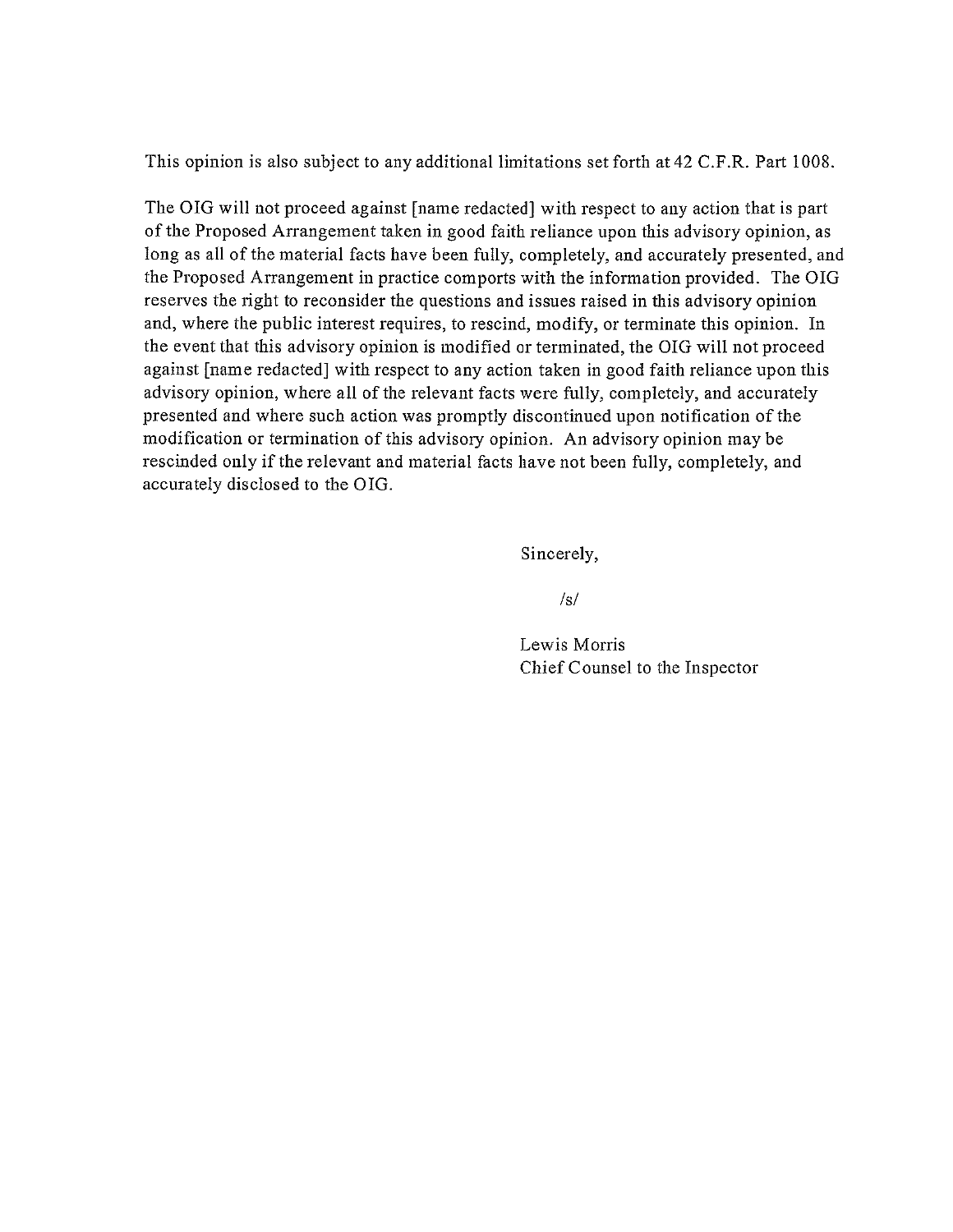# **Sonoma County Fire Districts' Association**

an di Kabupatén Tidak Kabu

 $\frac{1}{\epsilon}$ 

|             | <b>MEETING ANNOUNCEMENT</b>                                                                                                                                                                                              |  |
|-------------|--------------------------------------------------------------------------------------------------------------------------------------------------------------------------------------------------------------------------|--|
|             | Thursday, November 18, 2010                                                                                                                                                                                              |  |
| Place:      | Stormy's Restaurant - Old Town Bloomfield<br>6650 Bloomfield Road<br>(near Bodega-Valley Ford Highway)<br>Petaluma, CA                                                                                                   |  |
| When:       | Thursday, November 18, 2010<br>NOTE: This is one week earlier than normal<br>No Host Bar<br>6pm<br>Dinner/Meeting<br>7pm                                                                                                 |  |
| Program:    | <b>REDCOM</b>                                                                                                                                                                                                            |  |
| Meal:       | Soup (Cramer's Clam Chowder), salad, vegetable,<br>potato, french bread, entrée choice of:<br>1) Prime Rib<br>2) New York Scaloppini (sauté dish)<br>3) Chicken sauté<br>4) Prawn sauté<br>5) White fish (house special) |  |
| Cost:       | \$30.00 per person                                                                                                                                                                                                       |  |
| Payable to: | Please make checks payable to the Sonoma County<br>Fire Districts Association (SCFDA)                                                                                                                                    |  |
| Hosted by:  | Sonoma County Fire & EMS Department                                                                                                                                                                                      |  |
| RSVP:       | Please RSVP to Charlene @ 539-1801 or<br>Cvirts@rvfire.org by Tuesday November 9th                                                                                                                                       |  |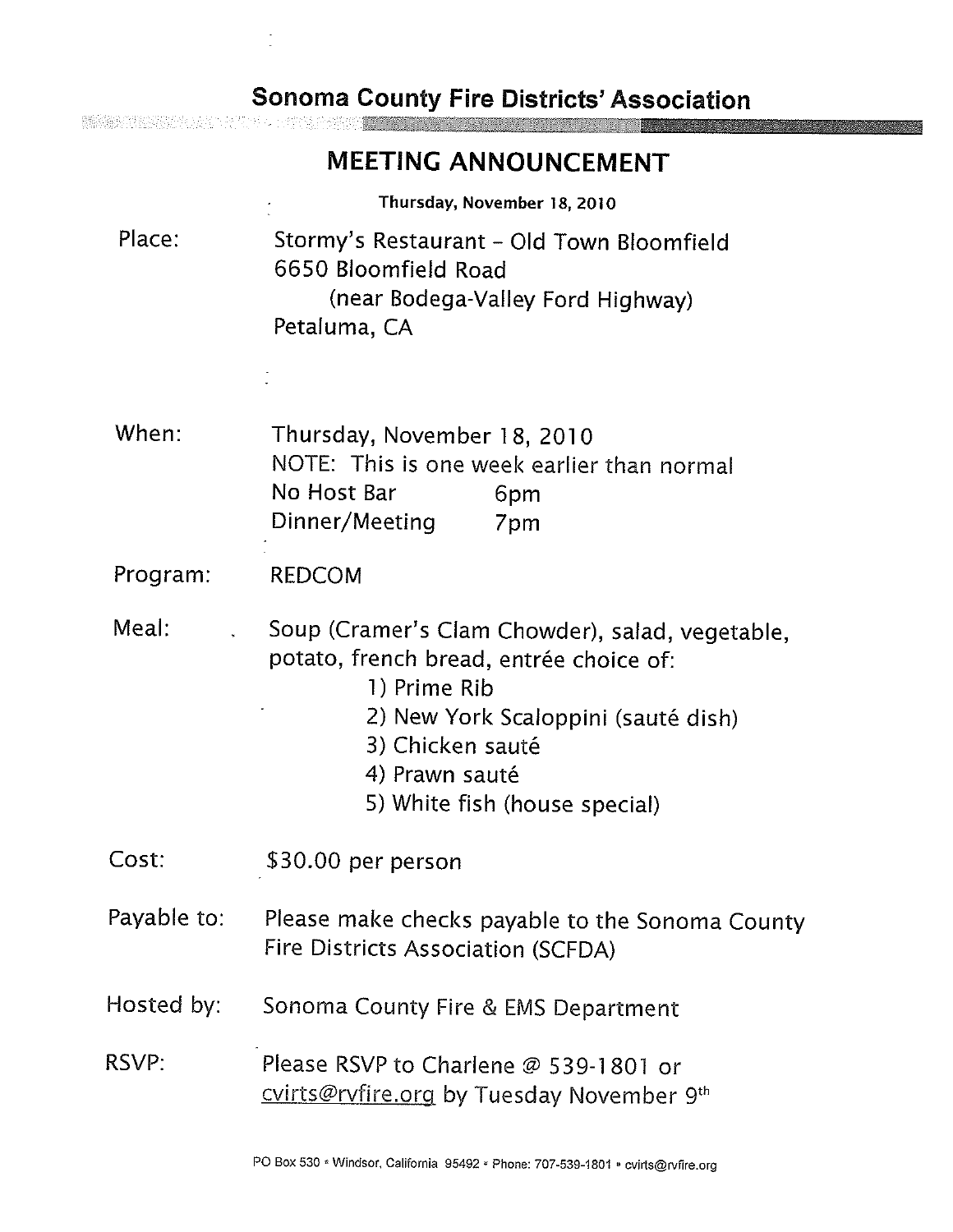## MEETING AGENDA

November 18, 2010

1. CALL MEETING to ORDER

**经经济经济经济**和社会和社会的生活的经济经济

- Welcome by Hosting Agency
- Self Introductions / Pass the Roster
- 2. APPROVAL of MINUTES
	- Approval of July 22, 2010 meeting minutes: Action Item
- 3. TREASURER'S REPORT
	- Approval of Treasurer's Report: Action Item
- 4. CORRESPONDENCE
- 5. COMMITTEE REPORTS
	- FDAC & FDAC EBA: Jim Hill
	- LAFCO: Ray Brunton
	- <sup>o</sup> POLITICAL ACTION: Ron Collier
	- <sup>o</sup> FAIRA: Dan Northern
	- FASIS: Sean Grinnell
- 6. PROGRAM: REDCOM Dick Luttrell/Director (video presentation, REDCOM JPA governance and cost structure)
- 7. OLD BUSINESS:
	- Hosting FDAC Certificate of Achievement program Jim Hill: Action Item
	- Election of 2011 Officers Nominating Committee: Action Item
	- 2011 ethics & harassment training
- 8. NEW BUSINESS:
	- <sup>o</sup> Discussion of possible SCFDA programs for 2011
- 9. GOOD of the ORDER:
- 10. NEXT MEETING: January 27, 2011 Gold Ridge FPD
- 11. MOTION to ADJOURN MEETING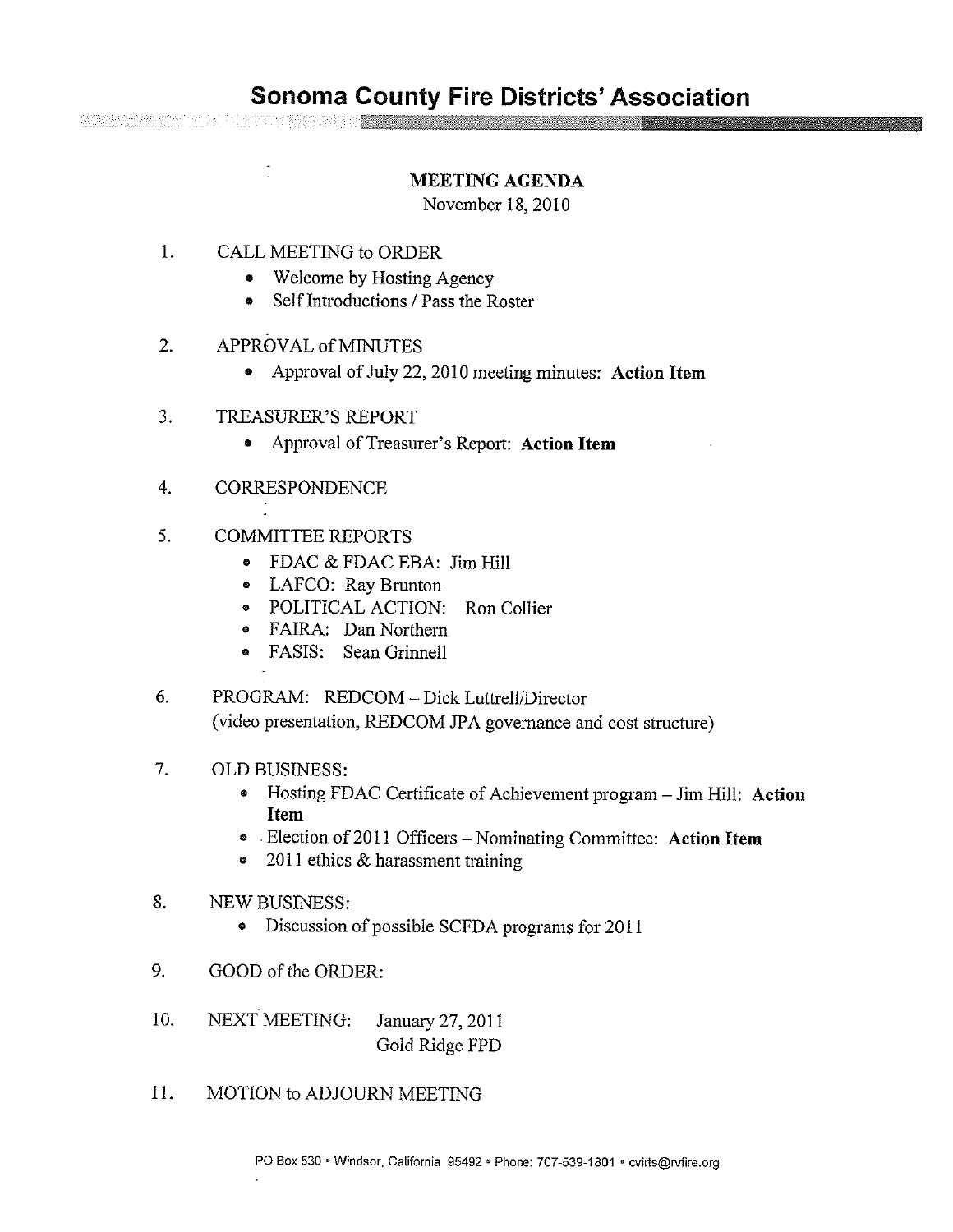## Auditor-Controller-Treasurer-Tax Collector FY2OIO-11 Fire District Accounting Charges based on 50% Reimbursement Future Charges based on 100% Reimbursement\*

|        |                            | FY 09-10<br>Actual | FY 10-11<br><b>Charges</b> |          |          | Future<br>Charges: |
|--------|----------------------------|--------------------|----------------------------|----------|----------|--------------------|
| Index  | Description                | <b>Charges</b>     | $(50\%$ Reimb)             | Change   | $\%$     | (100%)*            |
| 711010 | <b>Bennett Valley Fire</b> | 12,245             | 12,020.                    | (225)    | -2%      | 24,040             |
| 712018 | Rancho Adobe Fire          | 18,420             | 17,936                     | (484)    | $-3\%$   | 35,872             |
| 713016 | Forestville Fire           | 20,478             | 23,370                     | 2,892    | 14%      | 46,740             |
| 714014 | <b>Glen Ellen Fire</b>     | 17,356             | 19,917                     | 2,561    | 15%      | 39,834             |
| 715011 | Graton Fire                | 10,703             | 11,350                     | 647      | 6%       | 22,700             |
| 716019 | <b>Russian River Fire</b>  | 15,405             | 14,161                     | (1, 244) | $-8\%$   | 28,322             |
| 718015 | Kenwood Fire               | 11,547             | 14,429                     | 2,882.   | 25%      | 28,858             |
| 719013 | Monte Rio Fire             | 9,086              | 9,343                      | 257      | $3\%$ .  | 18,686             |
| 721019 | Rincon Valley Fire         | 15,318             | 12,903                     | (2, 415) | -16%     | 25,806             |
| 722017 | Roseland Fire              | 1,624              | 1,686                      | 62       | 4%       | 3,372              |
| 723015 | Schell-Vista Fire          | 11,229             | 11,350                     | 121      | $1\%$    | 22,700             |
| 724013 | Gold Ridge Fire            | 19,220             | 18,391                     | (829)    | $-4%$    | 36,782             |
| 726018 | Bodega Bay Fire            | 14,997             | 15,071                     | -74      | $0\%$    | 30, 142            |
| 727016 | Windsor Fire               | 20,501             | 17,293                     | (3,208)  | -16%.    | 34,586             |
| 729012 | Geyserville Fire           | 15,446.            | 15,687                     | 241      | 2%       | 31,374             |
| 732016 | <b>Timber Cove Fire</b>    | 3,503              | 4.524                      | 1,021    | $29\%$ . | 9,048              |
| 739011 | Cloverdale Fire            | 14,934.            | 17,561                     | 2,627    | 18%      | 35,122             |
| 765107 | Occidental CSD-Fire        | 4,730.             | 6,746                      | 2,016    | 43%      | 13,492             |
|        | <b>TOTAL CHARGES</b>       | 236,742            | 243,738                    | 6,996    | 3%       | 487,476            |

\*Future charges at 100% assumes no changes in current ACTTC costs or services provided.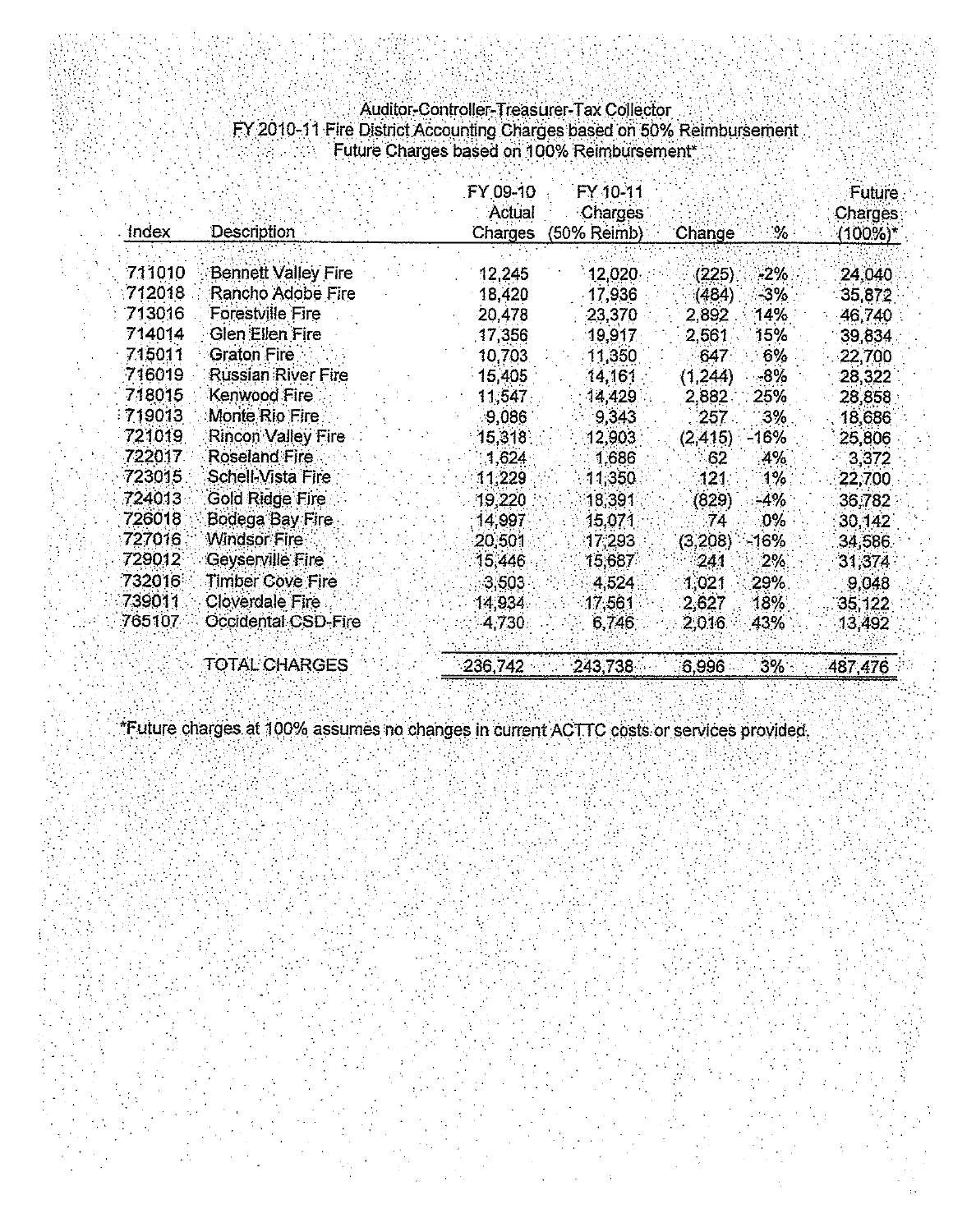# SONOMA COUNTY FIRE DISTRICTS ASSOCIATION

Minutes September 23, 2010 Hosted by the Windsor Fire Protection District

#### **ATTENDANCE:**

Bennett Valley: None Bodega Bay: Barbara McElhiney Cal Fire: Ed Poe, George Poe Cazadero: None Cloverdale: Carol Giovanatto Forestville: None Geyserville: Michael Pigoni Glen Ellen: ,Bob Norrbom, Ray Fredricks Gold Ridge: None Kenwood: Jim Kempers, Dennis McIntosh, Bob Uboldi - Monte Rio: None Rancho Adobe: None REDCOM: Ken & Jackie Reese

Rincon Valley: Mick Prickett, Don Wilson, Doug Williams, (Guests: Jim & Gloria Bouler, Jodie Williams, Barbara Wilson, John & Laurie Lantz) Roseland: Jack Piccinini Russian River: Kevin O'Shea Schell-Vista: None Sonoma County Fire: None Timber Cove: None Valley of the Moon: Bill Norton, Phil Garcia Windsor: Pat McDowell, John Nelson (Guests: Diane McDowell, Sue Nelson, Mart Gustafson, Ginger Hamilton, Jim Magnus)

## OPEN MEETING:

- The meeting was called to order at 7:00 p.m.
- Windsor Board Chair Pat McDowell welcomed the group to Windsor Station #2.
- SCFDA members introduced themselves and their guests. The roster was passed.

## MINUTES & TREASURER'S REPORT:

 $M/S/C - Valuey$  of the Moon/Kenwood to approve the minutes of 7/22/10 meeting & treasurer's Report

| Political Action:      | \$500.00   |
|------------------------|------------|
| <b>Education Fund:</b> | \$2,132.73 |
| General Fund:          | \$2,907.51 |
| Total:                 | \$5,540.24 |

## CORRESPONDENCE: None

## COMMITTEE REPORTS: No reports this month

PROGRAM: Designing, building & operating <sup>a</sup> green firehouse Mary McGrath, Beverly Prior Architects Kevin Lundborg, Town of Windsor Matt Gustafson, Windsor FPD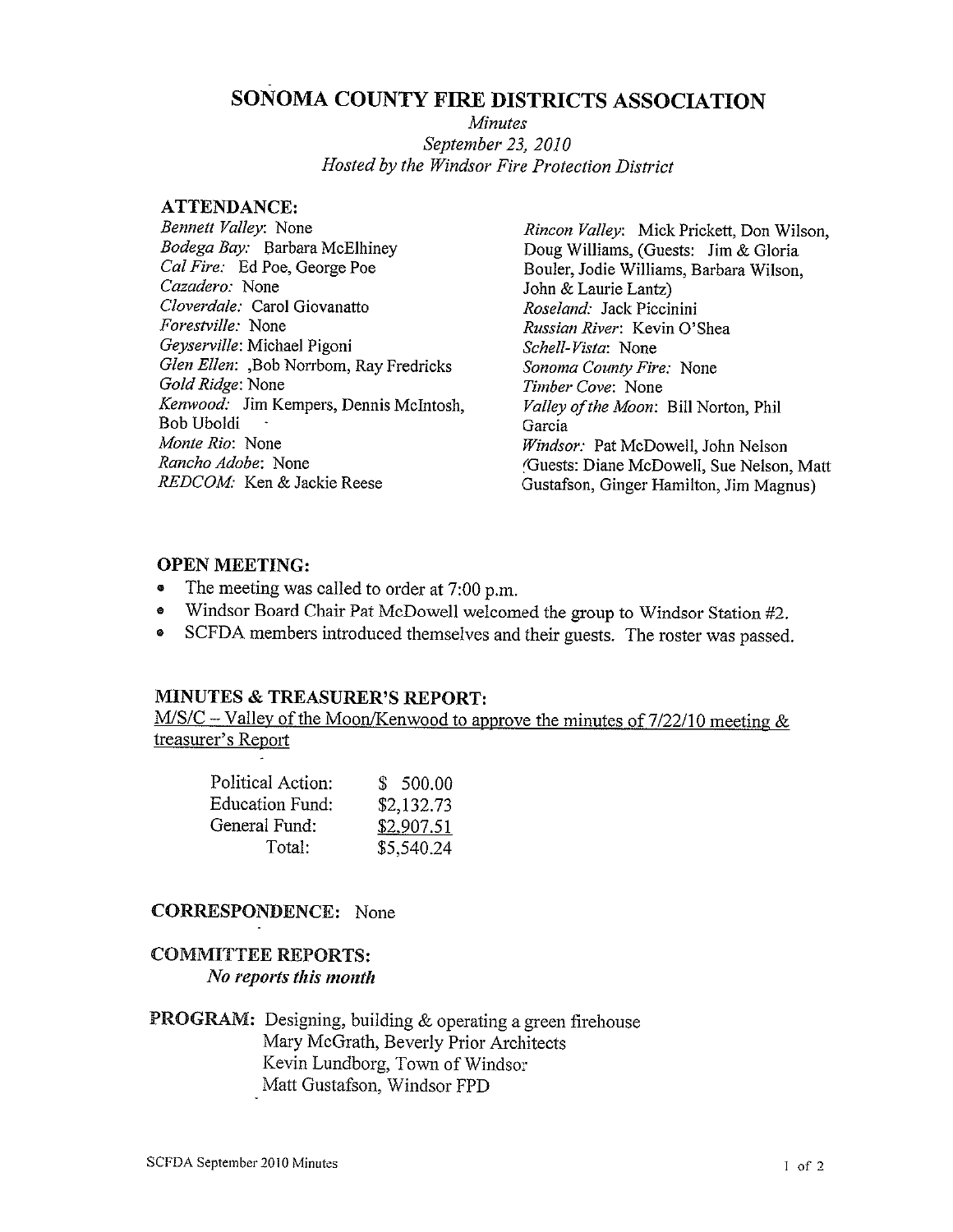## OLD BUSINESS:

Hosting FDAC Certificate of Achievement program: Dates for this event have been postponed until early 2011. This item will be brought before the Association at <sup>a</sup> later date for a vote.

## NEW BUSINESS:

- FDAC Conference Sponsorship SCFDA President McDowell brought before the Association the possibility of sponsoring two board members who have never attended the conference for <sup>a</sup> maximum cost to the Association of \$600. Board members interested in sponsorship would submit application to the Association for review. MIS/C Rincon Valley/Cloverdale to sponsor two board members to the 2011 FDAC Conference.
- County Accounting Fees The Board of Supervisors has directed the Sonoma County Auditor's Office to increase future accounting charges to 100% within the next couple of years. See attached fire district future charges list.
- The two year ethics training requirement is coming up in early 2011. SCFDA is looking for <sup>a</sup> hosting agency.

## GOOD OF THE ORDER:

• Nominating committee for <sup>2011</sup> SCFDA officers will be meeting. Anyone interested should contact Barbara McElhiney or Ron Collier.

#### NEXT MEETING:

November 18, 2010 – Hosted by Sonoma County Fire and Emergency Services

#### ADJOURN:

There being no further business, Valley of the Moon made a motion, seconded by Glen Ellen to adjourn at 8:30 pm.